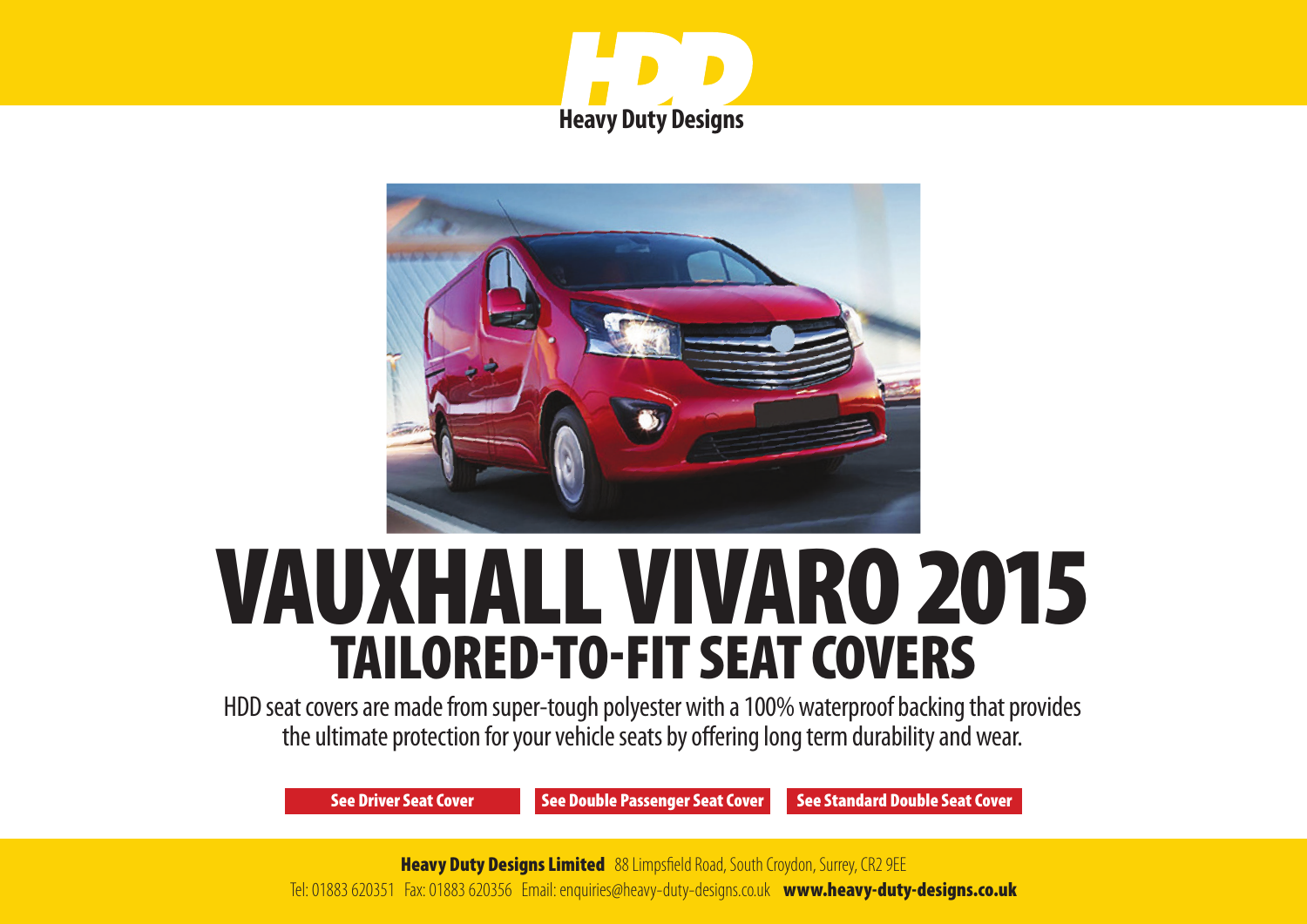

## <span id="page-1-0"></span>DRIVER SEAT COVER VAUXHALL VIVARO 2015



n 100% waterproof

 Tailored to fit the driver seat with separate head and arm rest

> **BLACK** VVDBLK-881

VAUXHALL VIVARO 2015

COVFR

HDD

**GREY** VVDGRY-88

- **n** Proven for use in harsh environments
- $\blacksquare$  Keeps your seats looking like new
- **n** Parachute thread for added long term strength
- $\blacksquare$  Made from tough, hard wearing polyester with waterproof PVC backing
- **n** Protects your investment 'the residual value of your vehicle'
- $\blacksquare$  Reduces wear and tear to the original seat fabric

#### Protects against and resistant to:

- **n** Mud, water & slurry **n** Grease, oil & dust **n** Building debris
- **n** Oil & paint **n** Food & drink **n** Travel sickness

#### Ideal for:

- **n** Fleet Owners and Operators **n** Maintenance Engineers working in harsh environments
- n Builders & Carpenters n Plant operators **n** Farm workers

[See Double Passenger Seat Cover](#page-2-0) See Standard Double Seat Cover

**Heavy Duty Designs Limited** 88 Limpsfield Road, South Croydon, Surrey, CR2 9EE Tel: 01883 620351 Fax: 01883 620356 Email: enquiries@heavy-duty-designs.co.uk [www.heavy-duty-designs.co.uk](http://www.heavy-duty-designs.co.uk)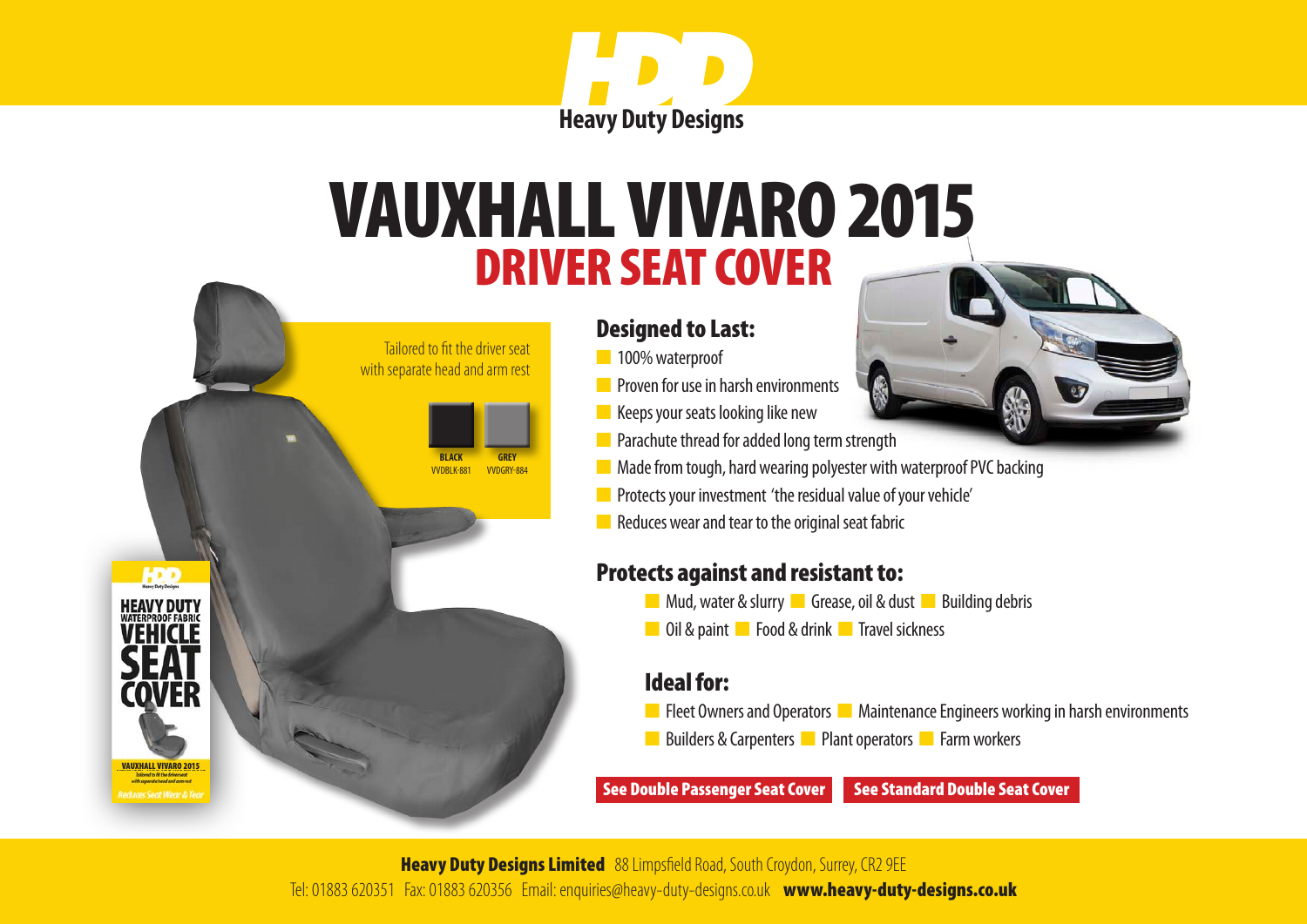

### DOUBLE PASSENGER SEAT COVER VAUXHALL VIVARO 2015

5 piece set designed to allow access to folding desk and under seat storage option. Covers head rests and accepts 3 point seat belts on

<span id="page-2-0"></span>

#### Designed to Last:

- n 100% waterproof
- **n** Proven for use in harsh environments
- $\blacksquare$  Keeps your seats looking like new
- $\blacksquare$  Parachute thread for added long term strength
- **n** Protects your investment 'the residual value of your vehicle'
- $\blacksquare$  Made from tough, hard wearing polyester with waterproof PVC backing
- $\blacksquare$  Reduces wear and tear to the original seat fabric

#### Protects against and resistant to:

- **n** Mud, water & slurry **n** Grease, oil & dust **n** Building debris
- **n** Oil & paint **n** Food & drink **n** Travel sickness

#### Ideal for:

- **n** Fleet Owners and Operators **n** Maintenance Engineers working in harsh environments
- Builders & Carpenters **n** Plant operators **n** Farm workers

[See Driver Seat Cover](#page-1-0) See Standard Double Seat Cover

**Heavy Duty Designs Limited** 88 Limpsfield Road, South Croydon, Surrey, CR2 9EE Tel: 01883 620351 Fax: 01883 620356 [Email: enquiries@heavy-duty-designs.co.uk](mailto:enquiries@heavy-duty-designs.co.uk) [www.heavy-duty-designs.co.uk](http://www.heavy-duty-designs.co.uk)